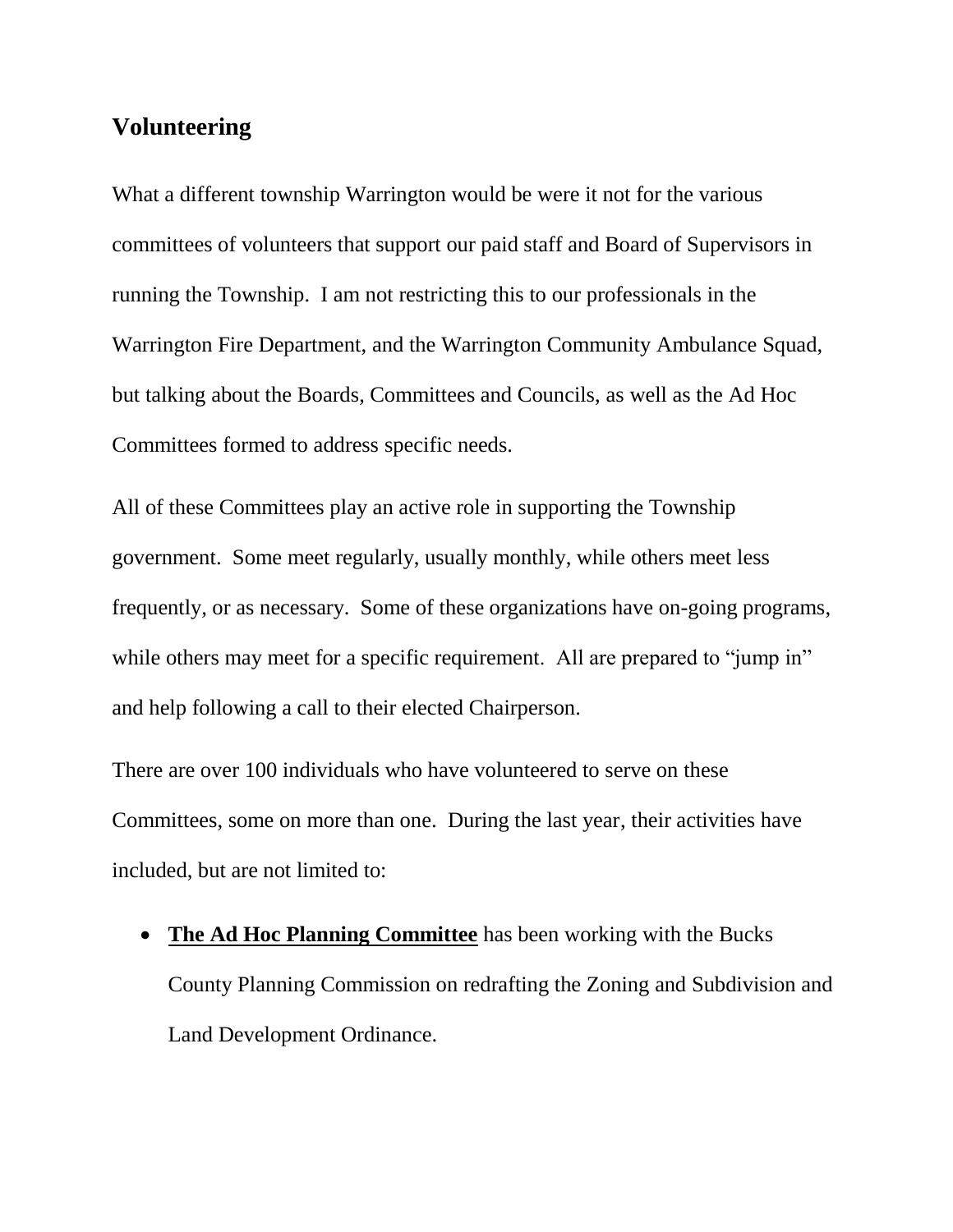- **The Ad Hoc Police Committee** has played a major role working with the Township Manager, the Township Engineer and Architect in the design of the Police Station.
- **The Barness Tennis & Swim Club Advisory Council** has been busy marketing the Mary Barness Tennis & Swim Club and improving the overall appearance of the facility.
- **The [Bike and Hike Trails Committee](http://www.warringtontownship.org/government/advisory-boards/bike-hike-trails-committee/)** continues to work on expanding the trails in the Township.
- **The [Building Code Appeals Board](http://www.warringtontownship.org/government/advisory-boards/building-code-appeals-board/)** meets when necessary in response to issues concerning Codes.
- **The [Communications Advisory Board](http://www.warringtontownship.org/government/advisory-boards/communications-advisory-board/) is** continuing to monitor and consult on issues relating to the cable industry and cell phone towers.
- **The [Environmental](http://www.warringtontownship.org/government/advisory-boards/environmental-advisory-council/) Advisory Council** has literally saved the Township thousands of taxpayer monies by naturalizing stormwater basins and allowing Warrington to comply with our MS4 (Municipal Separate Storm Sewer System) criteria. In their spare time, they can be found planting trees, maintaining the basins and hosting their annual Day of Community Service event. All of this is accomplished while writing grant applications that makes their programs self-supporting.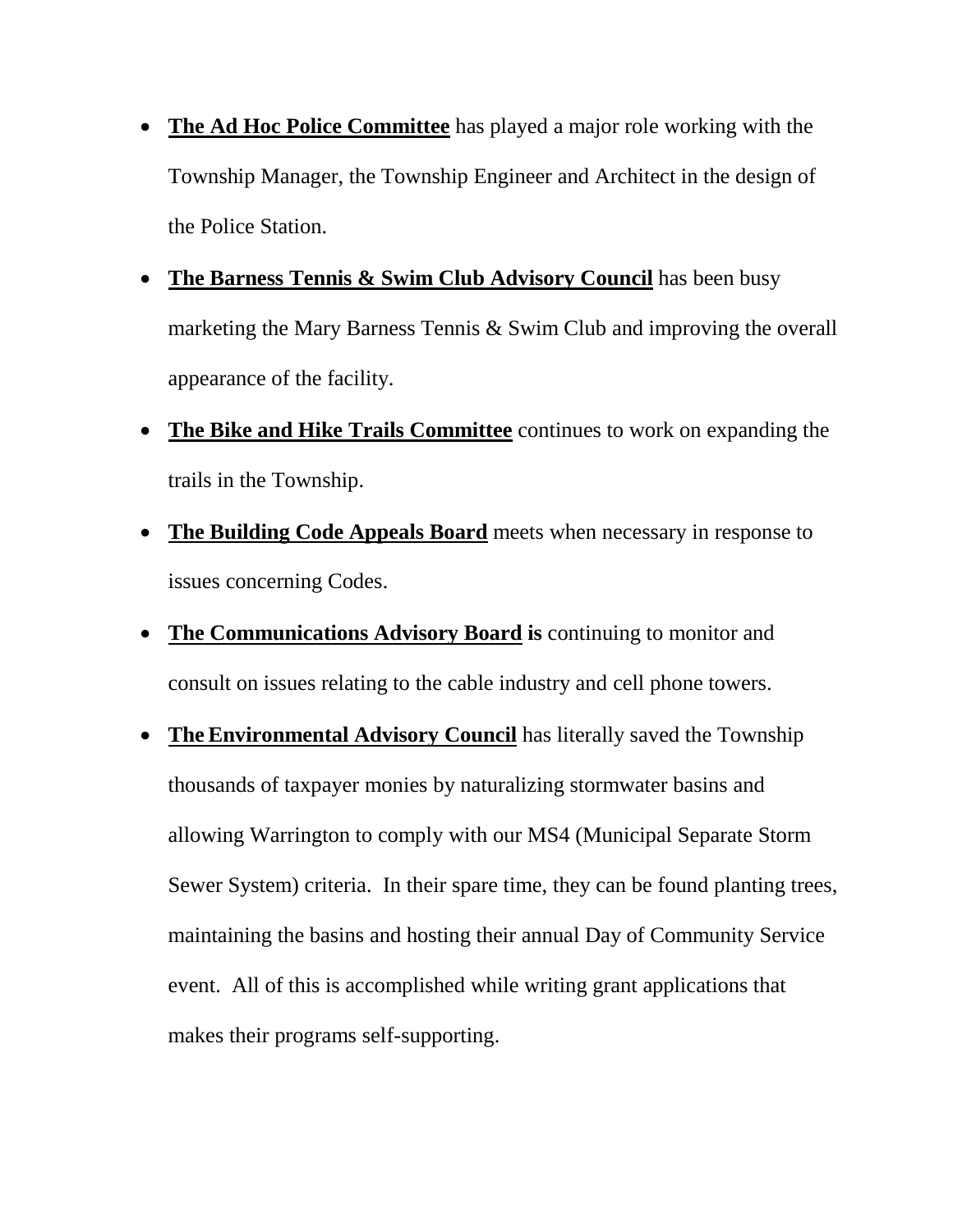- **The [Historic Commission](http://www.warringtontownship.org/government/advisory-boards/historic-commission/)** has been reviewing developer's plans with the results that numerous artifacts and historic construction materials have been saved for use in restoration projects. The Historic Commission works closely with the Historical Society. The Historical Society is separate from the Township. The Society is a non-profit, tax exempt organization  $501(C)$ (03) and is instrumental in the restoration of the Old Schoolhouse located at 10 Folly Road.
- **[Open Space and Land Preservation Committee](http://www.warringtontownship.org/government/advisory-boards/open-space-and-land-preservation-committee/)** has inherited the responsibility for implementing the Open Space Plan and the Mill Creek preservation.
- **[Park and Recreation Board](http://www.warringtontownship.org/government/advisory-boards/park-recreation-board/)** is working with the landscape architect in developing the Lion's Pride Park and working with the many sports organizations on maintaining the active parks for the community.
- **The Pension Committee** continues work with our professional consultants to monitor and make recommendations to modify the pension plans with the goal of making them 100% funded.
- The Planning Commission continues to review development plans and this year drafted a historical Conservation Ordinance that optimizes the creation of open space.